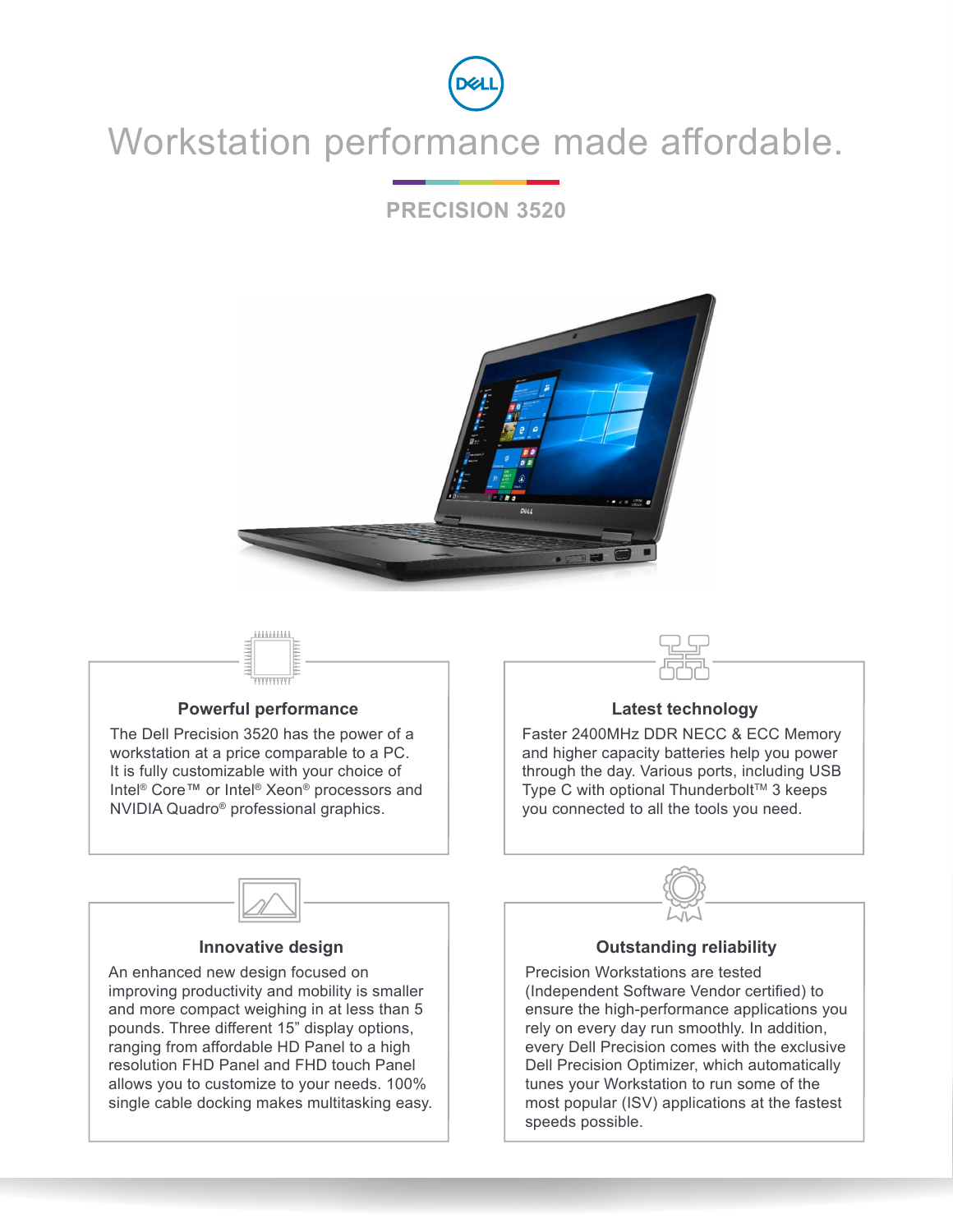# Features & Technical Specifications

| <b>Feature</b>                                                 | <b>Dell Precision 3520 Technical Specifications</b>                                                                                                                                                                                                                                                                                                                                                                                                                                                                                                                                            |
|----------------------------------------------------------------|------------------------------------------------------------------------------------------------------------------------------------------------------------------------------------------------------------------------------------------------------------------------------------------------------------------------------------------------------------------------------------------------------------------------------------------------------------------------------------------------------------------------------------------------------------------------------------------------|
| Processor <sup>1</sup>                                         | Intel 7th Generation Processors<br>Intel Core i5-7300HQ (Quad Core 2.50GHz, 3.50GHz Turbo, 6MB 35W)<br>Intel Core i5-7440HQ (Quad Core 2.80GHz, 3.80GHz Turbo, 6MB 35W)<br>Intel Core i7-7700HQ (Quad Core 2.80GHz, 3.80GHz Turbo, 6MB 35W)<br>Intel Core i7-7820HQ (Quad Core 2.90GHz, 3.90GHz Turbo, 8MB 35W)<br>Intel Core Xeon E3-1505M v6 (Quad Core Xeon 3.0GHz, 4.00GHz Turbo, 8MB 35W)<br>Intel 6th Generation Processors (Available Q2' 2017)<br>Intel Core i5-6440HQ (Quad Core 2.60GHz, 3.50GHz Turbo, 6MB 35W)<br>Intel Core i7-6820HQ (Quad Core 2.70GHz, 3.60GHz Turbo, 8MB 35W) |
| <b>Operating System<sup>2</sup></b>                            | Windows™ 7 Pro (64-bit) w/Intel 6th Gen Processors only (Available Q2' 2017)<br>Windows™ 8.1 Pro (64-bit) w/Intel 6th Gen Processors only (Available Q2' 2017)<br>Windows™ 10 Pro (64-bit) w/ Intel 6th & 7th Gen Processors<br>Red Hat Enterprise Linux (RHEL) 7.3 w/ Intel 7th Gen Processors only (Available Q2' 2017)<br>Canonical Ubuntu 16.04 SP1 W/Intel 7th Gen Processors only<br>NeoKylin v6.0 SP3 w/Intel 7th Gen Processors only (China only)                                                                                                                                      |
| <b>Chipset</b>                                                 | Intel Mobile CM238                                                                                                                                                                                                                                                                                                                                                                                                                                                                                                                                                                             |
| Memory <sup>3</sup>                                            | 2 DIMM slots – Max memory up to 32GB 2400Mhz NECC / ECC                                                                                                                                                                                                                                                                                                                                                                                                                                                                                                                                        |
| Graphics <sup>3</sup>                                          | Nvidia Quadro M620 w/2GB GDDR5 dedicated memory<br>Intel <sup>®</sup> Integrated HD Graphics 630 / P630<br>Intel <sup>®</sup> Integrated HD Graphics 530 / P530                                                                                                                                                                                                                                                                                                                                                                                                                                |
| <b>Display Options</b>                                         | 15.6" HD TN (1366x768) Anti-Glare LED-backlit (45% color gamut)<br>15.6" FHD IPS (1920x1080) Wide View Anti-Glare LED-backlit (72% color gamut)<br>15.6" FHD IPS Touch (1920x1080) Wide View LED-backlit (72% color gamut)                                                                                                                                                                                                                                                                                                                                                                     |
| <b>Storage Options4</b>                                        | 2.5" Hard Disk Drive (HDD): 500GB 7200RPM, 1TB 5400RPM, 2TB 5400RPM, 500GB 7200 SED FIPS<br>M.2 SATA Solid State Drive (SSD): 128GB, 256GB, 360GB, 512GB, 1TB SATA SSD, 512GB SATA SED SSD<br>M.2 PCIe Solid State Drive (SSD): 256GB, 512GB, 1TB NVMe PCIe SSD                                                                                                                                                                                                                                                                                                                                |
| Input                                                          | Dual Pointing Keyboard: Standard or Backlit Option<br>Multi-touch Touchpad                                                                                                                                                                                                                                                                                                                                                                                                                                                                                                                     |
| <b>Communication Options</b>                                   | Wired: Integrated Intel i218LM 10/100/1000 Gigabit Ethernet Controller<br>Wireless LAN & Bluetooth:<br>Intel® Dual Band Wireless - AC 8260 802.11AC Wi-Fi Wireless Card (No BT)<br>Intel® Dual Band Wireless - AC 8260 802.11AC Wi-Fi + BT 4.1 LE Wireless Card<br>Qualcomm QCA61x4A 802.11ac Dual Band (2x2) Wireless Adapter+ Bluetooth 4.1<br><b>Mobile Broadband:</b><br>Dell Wireless™ DW5811e Snapdragon™ LTE Mobile Broadband (Check regional availability)<br>Dell Wireless™ DW5811e Snapdragon™ for Indonesia and China                                                               |
| <b>Multimedia</b>                                              | Dual integrated high quality speakers and dual integrated noise cancelling digital array microphones<br>MaxxAudio <sup>®</sup> Pro by Waves<br>Optional integrated light sensitive HD video webcam                                                                                                                                                                                                                                                                                                                                                                                             |
| I/O Ports and Connectors                                       | 1 x SD 4.0 Memory Card Reader; 1 x USB Type C Port (w/Optional Thunderbolt 3); 3 x USB3.0 - 1 x PowerShare<br>Capable; 1 x HDMI 1.4; 1 x VGA; 1 x Headphone/ microphone combo jack; 1 x RJ-45 Network Connector,<br>Optional SIM Card slot                                                                                                                                                                                                                                                                                                                                                     |
| Security <sup>5</sup>                                          | Intel® Platform Trust Technology, Trusted Platform Module (TPM) 1.2/2.0, Chassis lock slot support; Support for<br>optional Computrace and Optional SmartCard Reader; Fingerprint reader or FIPS Fingerprint reader                                                                                                                                                                                                                                                                                                                                                                            |
| <b>Dimensions</b>                                              | Width: 14.80"/376 mm x Depth: 9.87"/250.65 mm x Height: 0.96"/24.3 mm                                                                                                                                                                                                                                                                                                                                                                                                                                                                                                                          |
| <b>Battery</b>                                                 | 4-cell, 68Whr Lithium Ion polymer battery with Express Charge<br>6-cell, 92Whr Lithium Ion polymer battery with Express Charge<br>4-cell, 68Whr Long Life Cycle Lithium Ion Polymer battery (Coming soon)                                                                                                                                                                                                                                                                                                                                                                                      |
| <b>Weight<sup>6</sup></b>                                      | Starting at 4.81 lbs with a 4-cell battery and HD non-touch panel                                                                                                                                                                                                                                                                                                                                                                                                                                                                                                                              |
| <b>Power Adaptor</b>                                           | 130 Watt AC adapter (7mm barrel)                                                                                                                                                                                                                                                                                                                                                                                                                                                                                                                                                               |
| <b>Regulatory and Environmental</b><br>Compliance <sup>7</sup> | ENERGY STAR 6.2; EPEAT registered                                                                                                                                                                                                                                                                                                                                                                                                                                                                                                                                                              |
| <b>TAA Configurations available</b>                            | <b>YES</b>                                                                                                                                                                                                                                                                                                                                                                                                                                                                                                                                                                                     |